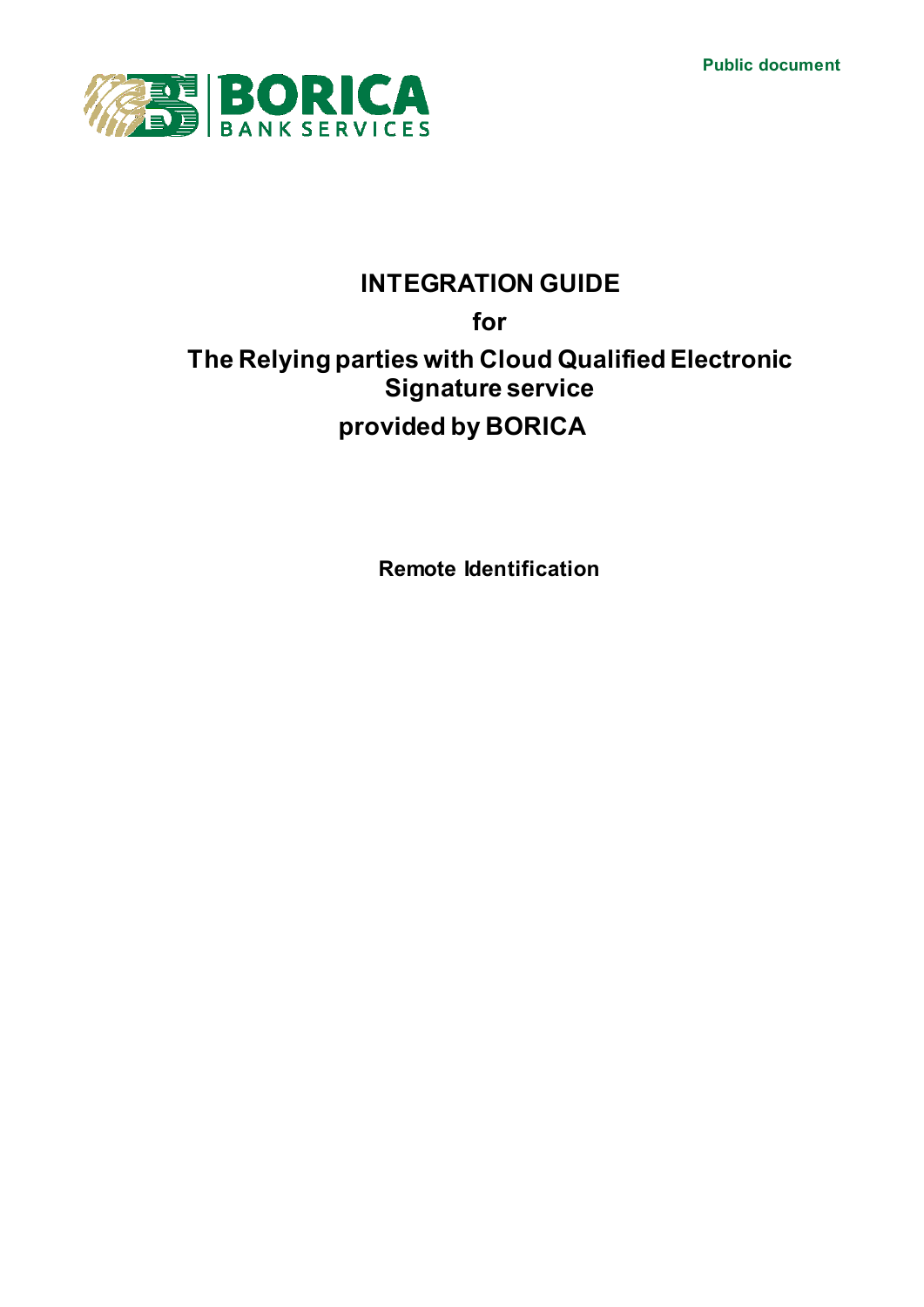# **CONTENTS**

|               | <b>ACRONYMS</b>                                                                                                       |  |
|---------------|-----------------------------------------------------------------------------------------------------------------------|--|
|               |                                                                                                                       |  |
| 1.1           |                                                                                                                       |  |
| 1.2           | Step 2: CAS uses /identification/{callbackId} function (getIdentificationResult) to check the status of the requested |  |
|               |                                                                                                                       |  |
| 2             |                                                                                                                       |  |
| 2.1           |                                                                                                                       |  |
| $2.2^{\circ}$ |                                                                                                                       |  |
| 2.3           |                                                                                                                       |  |
| 2.4           |                                                                                                                       |  |
| 2.5           |                                                                                                                       |  |
| 3             |                                                                                                                       |  |
| 3.1           |                                                                                                                       |  |
| 3.2           |                                                                                                                       |  |
| 3.3           |                                                                                                                       |  |
| 4             | Basic Scenario 3 – Check the status of an registration from the registration module by registration id after WEB      |  |
|               |                                                                                                                       |  |
| 4.1           |                                                                                                                       |  |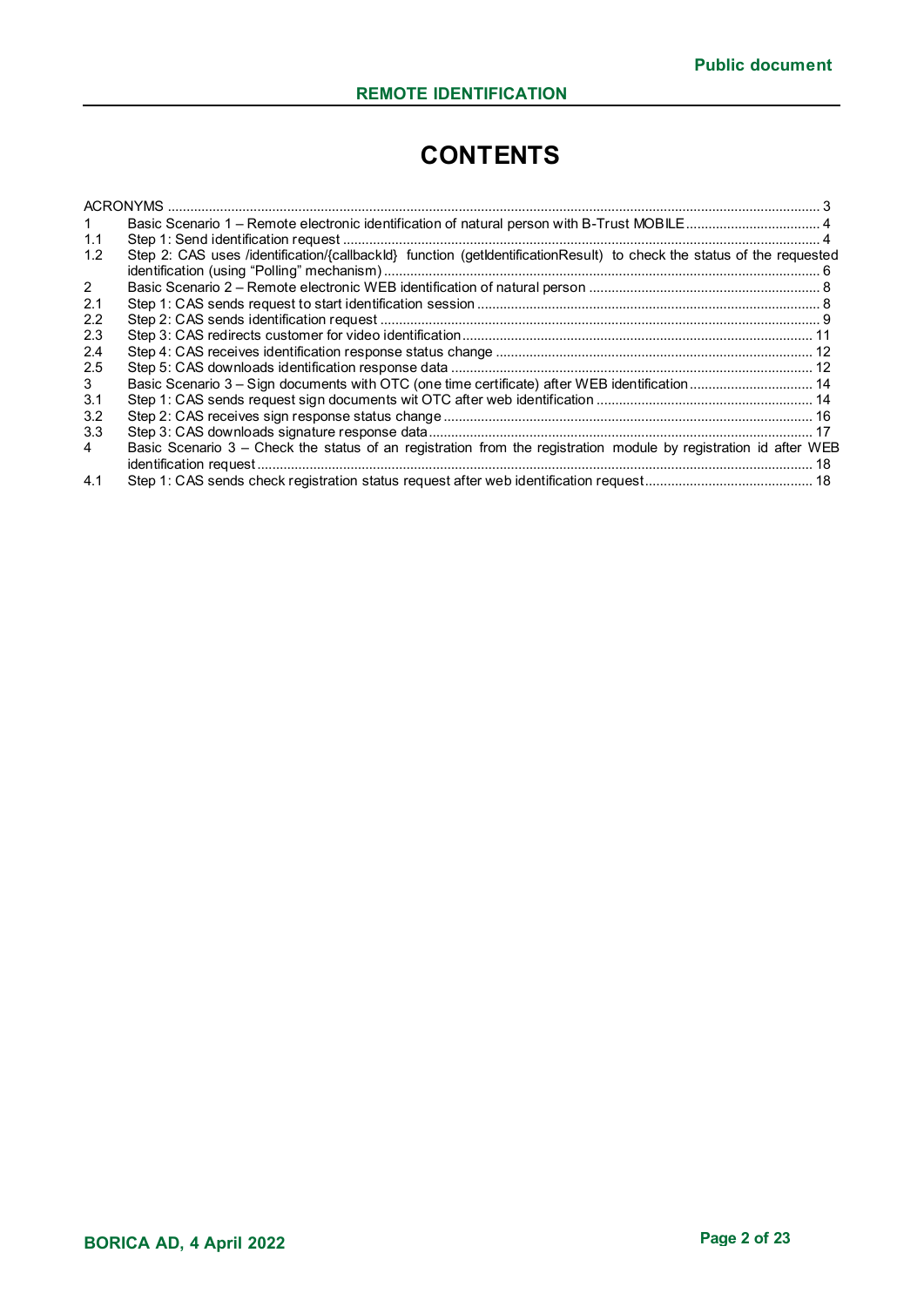## <span id="page-2-0"></span>ACRONYMS

| CA          | <b>Certification Authority</b>                                                           |  |  |
|-------------|------------------------------------------------------------------------------------------|--|--|
| <b>CRL</b>  | Certificate Revocation List                                                              |  |  |
| <b>CQES</b> | <b>Cloud Qualified Electronic Signature</b>                                              |  |  |
| <b>DN</b>   | <b>Distinguished Name</b>                                                                |  |  |
| <b>EGN</b>  | Uniform civil number assigned to each Bulgarian citizen                                  |  |  |
| <b>LNC</b>  | Uniform civil number assigned to a foreigner living in Bulgaria                          |  |  |
| eIDAS       | electronic Identification, Authentication and trust Services (EU Regulation<br>910/2014) |  |  |
| EU          | European Union                                                                           |  |  |
| <b>HSM</b>  | <b>Hardware Security Module</b>                                                          |  |  |
| <b>OCSP</b> | <b>On-line Certificate Status Protocol</b>                                               |  |  |
| <b>PIN</b>  | <b>Personal Identification Number</b>                                                    |  |  |
| <b>PKI</b>  | Public Key Infrastructure                                                                |  |  |
| QC          | <b>Qualified Certificate</b>                                                             |  |  |

For additional information related to this document, please contact the Provider at:

41 "Tsar Boris III" Blvd. 1612 Sofia BORICA AD Tel.: 0700 199 10 E-mail: info@borica.bg Official Web site: www.b-trust.bg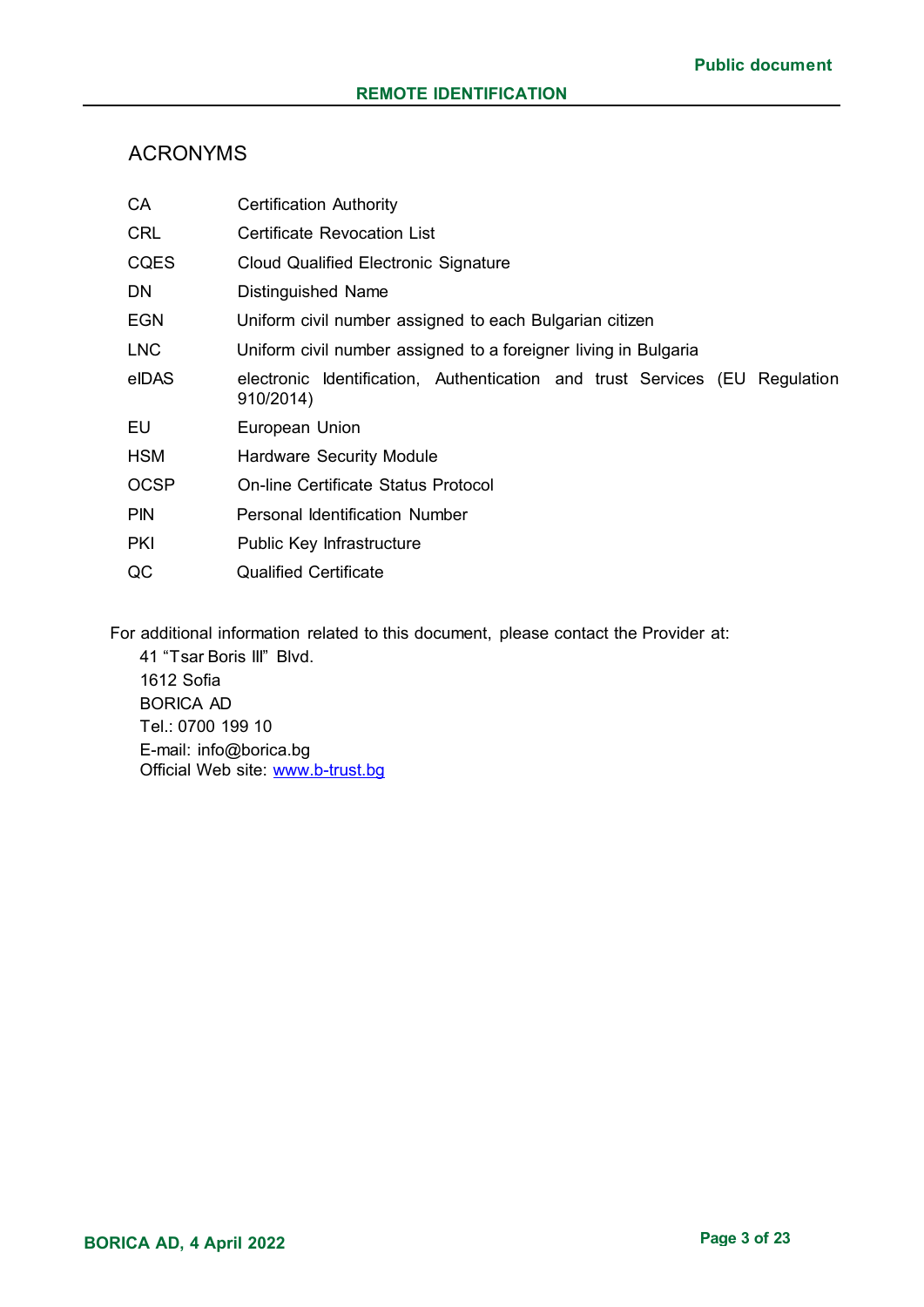The Relying parties should integrate with Signing API WS in their signing applications (CAS) in order to send person identifiction requests. For this integration CAS SSL certificate for mutual SSL should be issued and a relying party ID should be given to CAS by B-Trust. The relying party is given access to the requested WS operations during the intregration request. All the requests from CAS to Signing API WS should be over the built mutual SSL chanel and should contain the relying party ID.

Electronic identification service is verification with subsequent validation and registration of personal data from a nationally approved identity document through video technology. It provides electronic identity to natural persons who address e-services requiring e-identification and/or authentication in the virtual environment of Relying Parties. The identification of the person is based on a created unique electronic identity including two permanent elements – an electronic identifier (eID) and an electronic identity certificate.

The Relying parties should integrate with Signing API WS in their signing applications (CAS) in order to use Electronic identification service. For this integration CAS SSL certificate for mutual SSL should be issued and a relying party ID should be given to CAS by B-Trust. The relying party is given access to the requested WS operations during the intregration request. All the requests from CAS to Signing API WS should be over the built mutual SSL chanel and should contain the relying party ID.

## <span id="page-3-0"></span>**1 Basic Scenario 1 – Remote electronic identification of natural person with B-Trust MOBILE**

### <span id="page-3-1"></span>**1.1 Step 1: Send identification request**

The Relying party's signing application (CAS) sends identification request using /identification function (identification). CAS specifies national id, date of birth, phone number, email address and why the identity is needed. As a result of this function CAS receives callbackId with which to check the status of the requested document(asynchronous) till the end of request validity period.

## **URL: https://cqes-rptest.b-trust.bg/signing-api/v2/identification**

#### **METHOD: POST REQUEST HEADERS**

| <b>KEY</b>      | <b>VALUE</b>      | <b>MANDATORY FIELD</b> |  |
|-----------------|-------------------|------------------------|--|
| Accept-language | $bg \parallel en$ | false                  |  |
| relyingPartyID  | 123456789         | true                   |  |
| accept          | application/json  | true                   |  |
| Content-Type    | application/json  | true                   |  |

## **REQUEST BODY**

{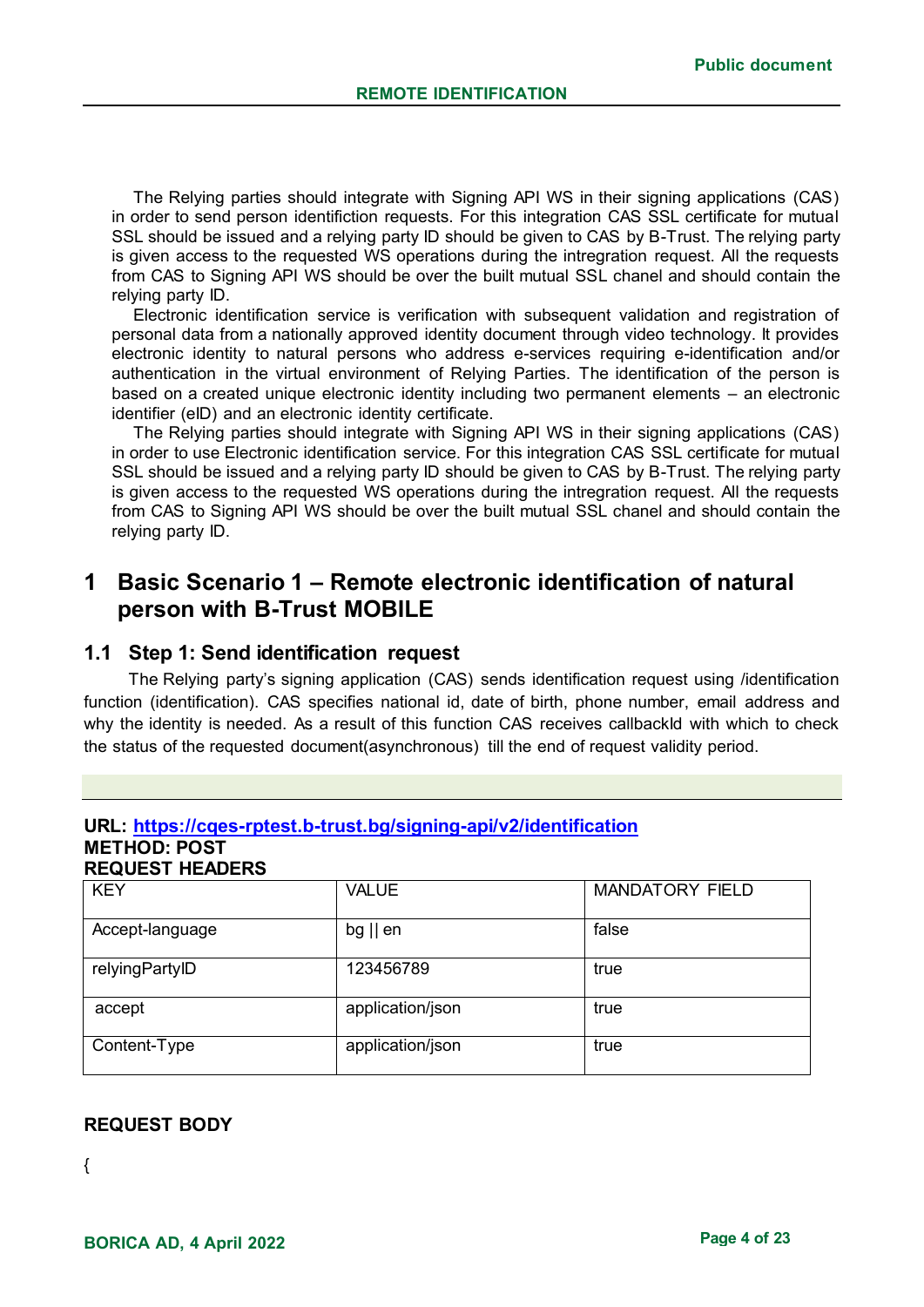"personIdentityData": { //Personal identity data

"docType": "EGN", //Type of identifier(EGN, LNC, EMAIL or PHONE)

"identificatorValue": 7805166742, //Value of identifier

"dateOfBirth": "16-05-1978" //Birth date of the identified person

},

"phoneNumber": "+359888133443", //Person phone number (for onboarding)

"email": "dnikolov@borica.bg", //Person email address (for onboarding)

"payer": "RELYING PARTY", //Who will be charged in order to pay for the identification operation (Relying party(RELYING\_PARTY))

 "identificationReason": "TEST IDENTIFICATION REASON" //Identification reason - why the Relying party needs the identification

}

#### **RESPONSE HEADERS**

| <b>KEY</b>   | <b>VALUE</b>     |
|--------------|------------------|
| Content-Type | application/json |

#### **RESPONSE BODY**

Status code 200

{

"data": {

 "callbackId": "a2c25bcd-00f0-4128-8890-fbcb26fc2f81", //Callback ID of the identification request. This ID is used to check the status of the identification request with /identification/{callbackId} function.

"validity": "2021-09-14T11:25:32.132+00:00" //Response timeout - after it the request is invalid

},

"responseCode": "ACCEPTED", //Response code (status of the response)

"code": "ACCEPTED", //Response code (status of the response)

 "message": "The request has been accepted." //Response message. The message can be localized with 'Accept-language' header

}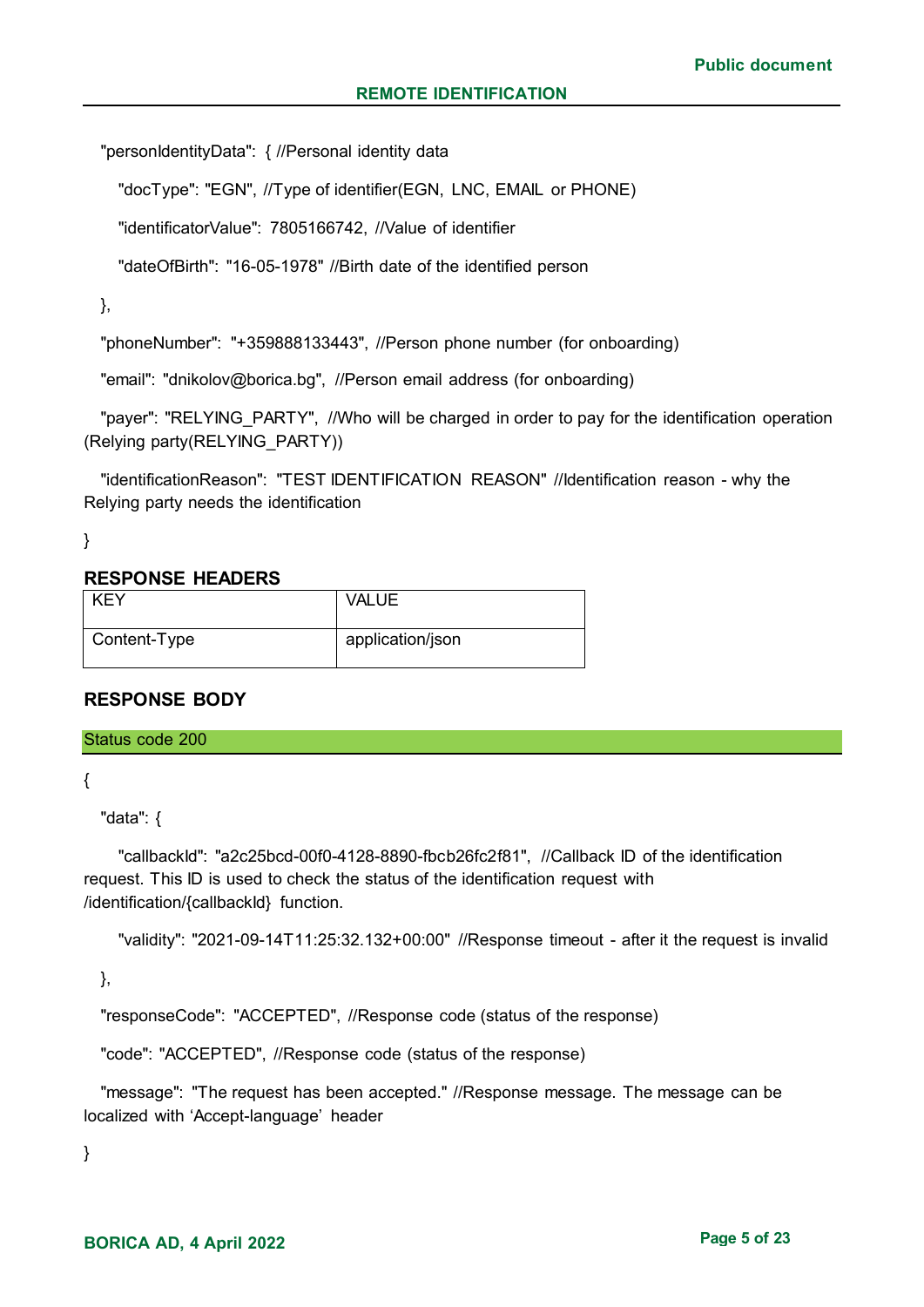#### Status code 400

{

"code": "BAD\_REQUEST",

 "message": "The request could not be understood by the server due to malformed syntax (invalid request parameters)."

}

#### Status code 401

{

"code": "UNAUTHORIZED",

"message": "The request is unauthorized."

}

Status code 404

{

"code": "NOT\_FOUND",

"message": "The server has not found the signed content."

}

Status code 500

{

"code": "ERROR",

 "message": "Internal server error. The server encountered an unexpected condition which prevented it from fulfilling the request."

}

## <span id="page-5-0"></span>**1.2 Step 2: CAS uses /identification/{callbackId} function (getIdentificationResult) to check the status of the requested identification (using "Polling" mechanism)**

When the status becomes FINISHED the electronic identity certificate(content) and coresponding electronic identifier(identificator) can be downloaded.

#### **URL: https://cqes-rptest.b-trust.bg/signing-api/v2/identification/{callbackId} METHOD: GET**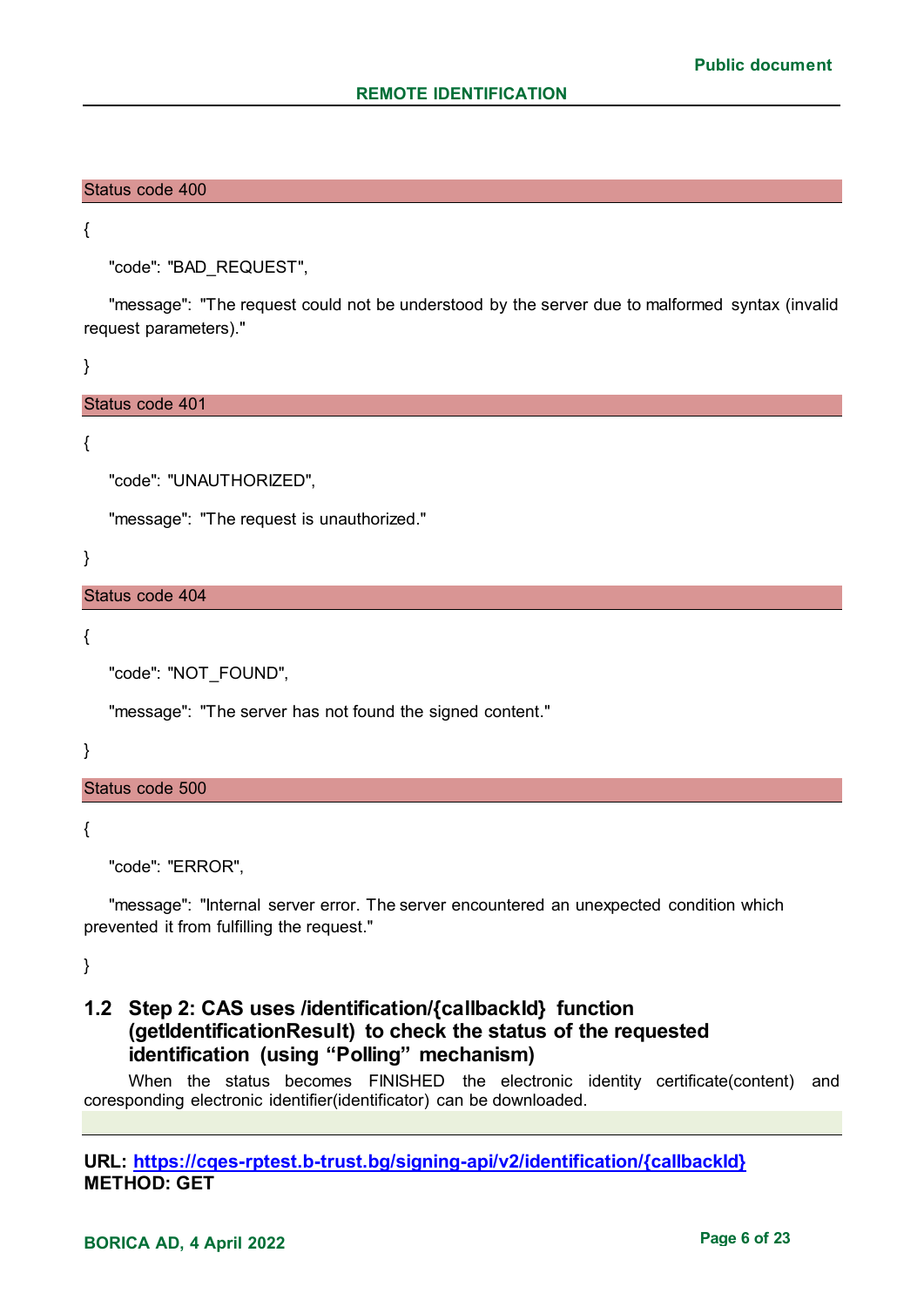### **REQUEST HEADERS**

| <b>KEY</b>      | <b>VALUE</b>      | <b>MANDATORY FIELD</b> |
|-----------------|-------------------|------------------------|
| Accept-language | $bg \parallel en$ | false                  |
| relyingPartyID  | 123456789         | true                   |
| accept          | application/json  | true                   |

## **REQUEST PARAMETERS**

PATH:

 callbackId // Callback ID(request id) - result of the synchronous operation /identification request (identification)

#### **RESPONSE HEADERS**

| KEY          | <b>VALUE</b>     |
|--------------|------------------|
| Content-Type | application/json |

## **RESPONSE BODY**

#### Status code 206

#### {

"status": "IN\_PROGRESS", //Progress of the identification request. ON\_BOARDING, IN PROGRESS or FINISHED

"responseCode": "OK", //Response code (status of the response)

"code": "OK", //Response code (status of the response)

 "message": "The request has been executed successfully."//Response message. The message can be localized with 'Accept-language' header

}

#### Status code 200

#### {

"data": {

"content":

"JVBERi0xLjUNCiW1tbW1DQoxIDAgb2JqDQo8PC9UeXBlL0NhdGFsb2cvUGFnZXMgMiAwIF...", //eID certificate (PDF document)

"identification before": "BORICA", //eID identification will be used in the specified organisation

 "identification\_reason": "TEST IDENTIFICATION REASON", //eID identification reason (why the identification is needed)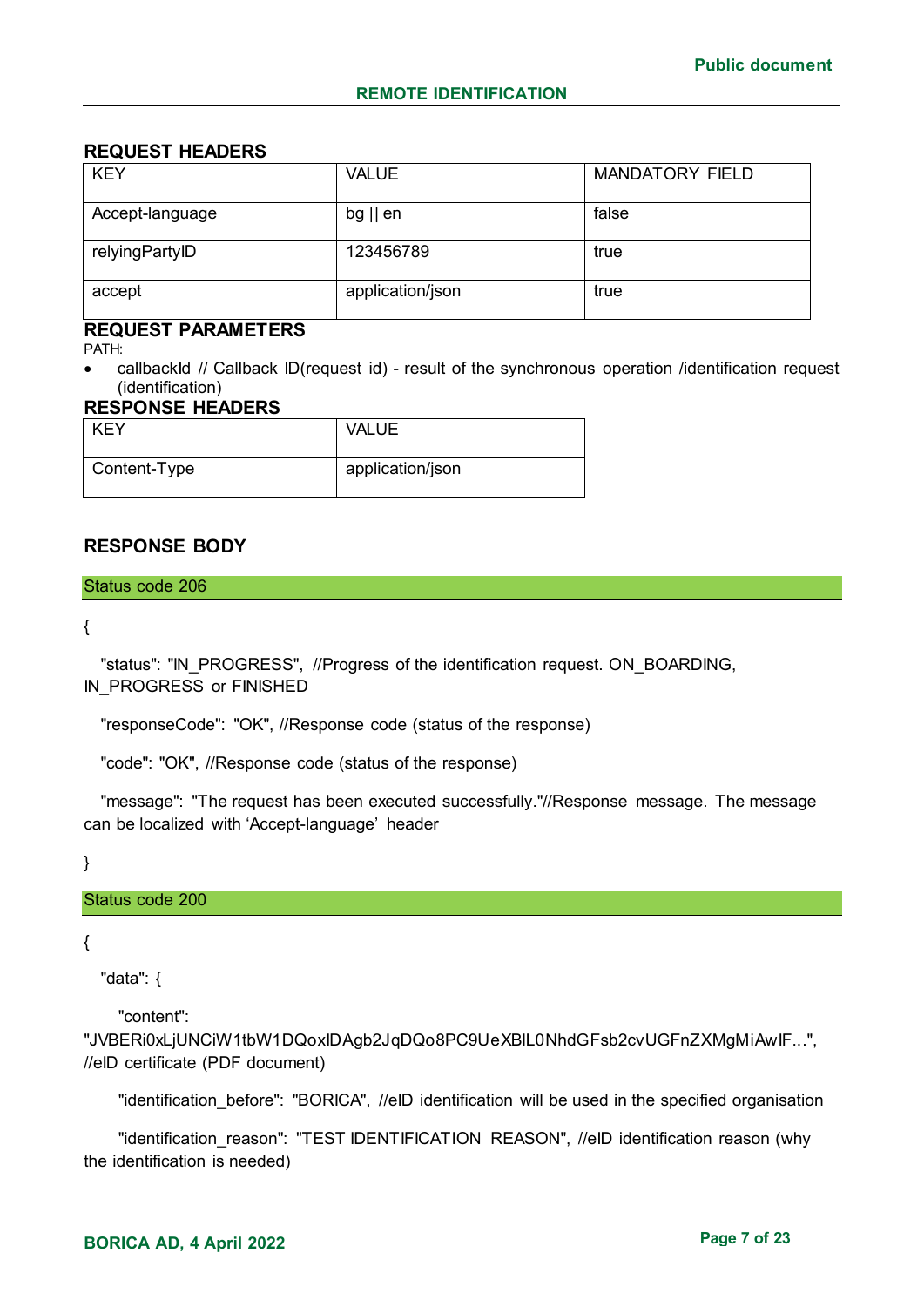"identificator": "string" //eID unique identifier (in the relying party domain)

},

"responseCode": "GENERAL\_OK", //Response code (status of the response)

"status": "FINISHED", //Progress of the identification request.

"code": "OK", //Response code (status of the response)

 "message": "Successful operation"//Response message. The message can be localized with 'Accept-language' header

}

#### Status code 400, 401, 403, 404, 500

{

"data": null,

"code": "REJECTED",

"message": "The request is rejected."

}

## <span id="page-7-0"></span>**2 Basic Scenario 2 – Remote electronic WEB identification of natural person**

#### <span id="page-7-1"></span>**2.1 Step 1: CAS sends request to start identification session**

CAS sends request to start identification session using /identification/web/websession/start function(startWebIdentification). CAS specifies requestCallbackUrl(to receive a message at status change) and identificationReason(why the identity is needed). As a result of this function CAS receives webSessionId(identifier of web session), resultId(identifier of the result) and webSessionExpireDate(end date of webb session validity period.

#### **URL: https://cqes-rptest.b-trust.bg/signing-api/v2/identification/web/websession/start METHOD: POST REQUEST HEADERS**

| <b>KEY</b>      | <b>VALUE</b>      | <b>MANDATORY FIELD</b> |
|-----------------|-------------------|------------------------|
| Accept-language | $bg \parallel en$ | false                  |
| relyingPartyID  | 123456789         | true                   |
| Content-Type    | application/json  | true                   |

**REQUEST BODY**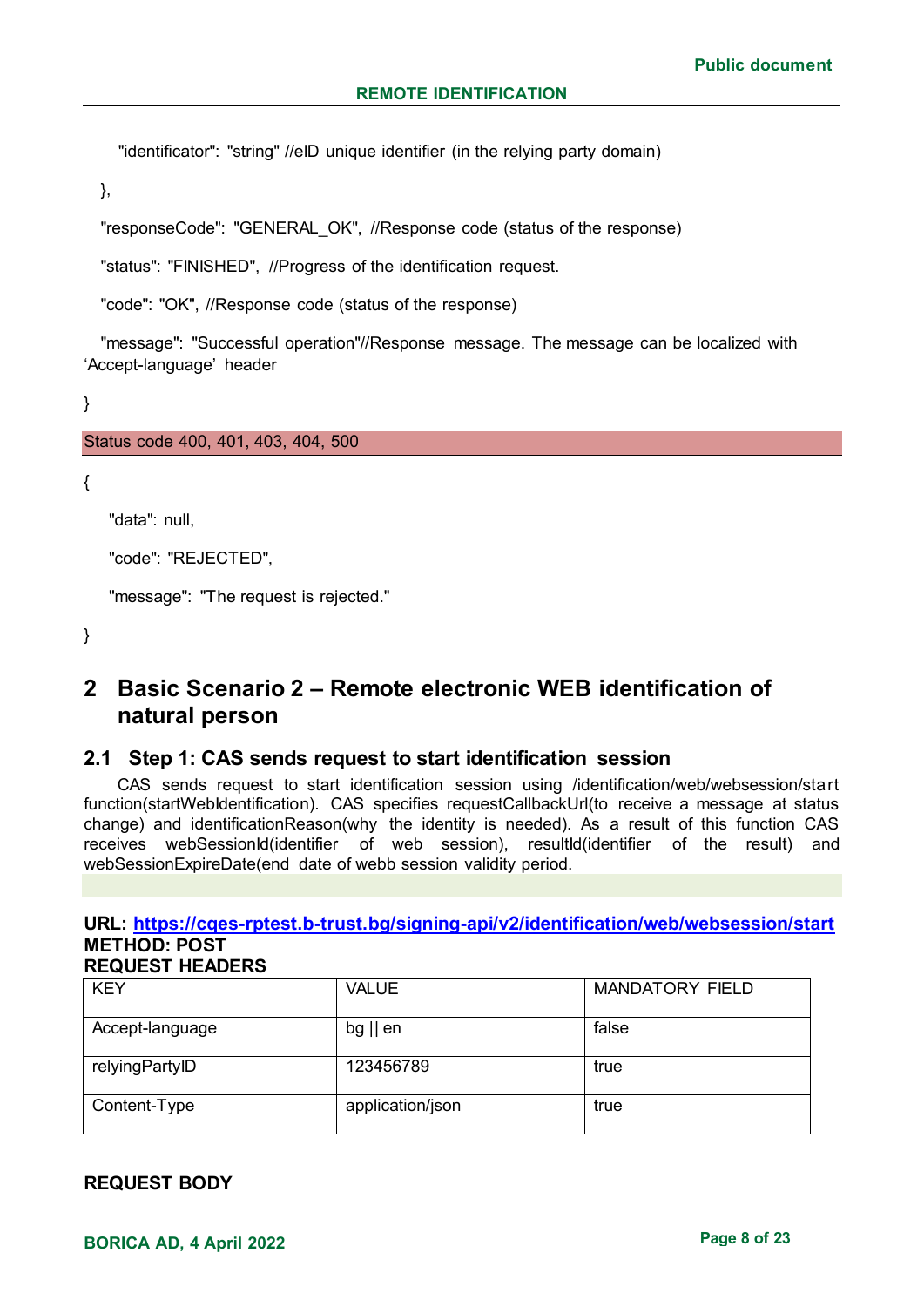{

 "requestCallbackUrl": "https://webhook.site/441bf812-f4dc-481b-93d6-2684b63eaacb", //at this URL the response of the identification request will be send - step 4

"identificationReason": "TEST IDENTIFICATION" // Why the identification is needed/requested

}

#### **RESPONSE HEADERS**

| KEY          | <b>VALUE</b>     |
|--------------|------------------|
| Content-Type | application/json |

#### **RESPONSE BODY**

Status code 200

{

"data": {

 "webSessionId": "245ccb3e-5105-4930-8855-b6b46b0edc3d", // web session id that would be used in next operation

"resultId": 95, // identifier of the result

 "webSessionExpireDate": "2021-09-09T13:29:41.000+00:00" // period of validity of webSessionId

},

"responseCode": "ACCEPTED", //Response code (status of the response)

"code": "ACCEPTED", //Response code (status of the response)

 "message": "Successful operation" //Response message. The message can be localized with 'Accept-language' header

}

Status code 400, 401, 404, 500

#### <span id="page-8-0"></span>**2.2 Step 2: CAS sends identification request**

CAS sends identification request using /identification/web/sessions/by-otcrequest/{websessionId} function(createRegistration) with the webSessionId parameter received in startWebIdentification operation. CAS specifies cancelUrl(URL where the customer will be redirected if the identification fails), deviceFingerprint(information about the customer's device/browser), externalRef(identifier of the request in the CAS), successUrl(URL where the customer will be redirected if the identification is successful), userLanguage(bg/en), verifyEmailAddress(flag that specifies that the email should be validated in identification process), verifyPhoneNumber(flag that specifies that the phone number should be validated in identification process). As a result of this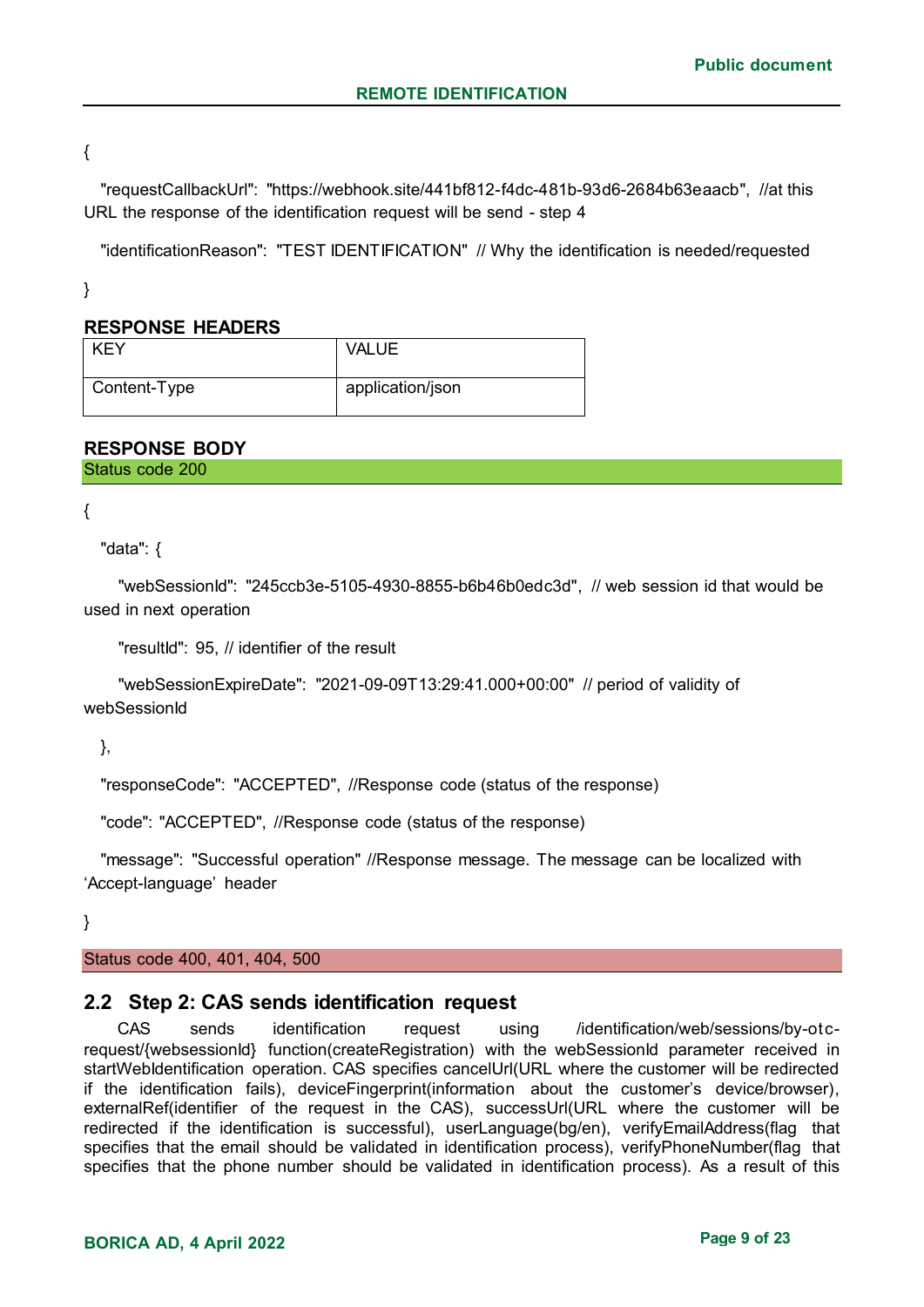function CAS receives sessionId.

#### **URL: https://cqes-rptest.b-trust.bg/signing-api/v2/identification/web/sessions/by-otcrequest/{websessionId} METHOD: POST REQUEST HEADERS**

| <b>KEY</b>      | <b>VALUE</b>      | <b>MANDATORY FIELD</b> |
|-----------------|-------------------|------------------------|
| Accept-language | $bg \parallel en$ | false                  |
| relyingPartyID  | 123456789         | true                   |
| Content-Type    | application/json  | true                   |

#### **REQUEST PARAMETERS**

PATH:

websessionId // Web identification web session ID - received by /identification/web/websession/start operation (startWebIdentification)

### **REQUEST BODY**

{

 "cancelUrl": "https://google.com", //at this URL the customer will be redirected if he reject identification

"deviceFingerprint": {}, // information about customer's device. Could be empty object

"externalRef": "1", // identification request identifier in the relying party system

 "successUrl": "https://borica.bg", //at this URL the customer will be redirected if the identification is successful

"userLanguage": "bg", //language that will be used in identification process

 "verifyEmailAddress": true, // indicates if the email address should be verified in the identification process

 "verifyPhoneNumber": true, // indicates if the phone address should be verified in the identification process

 "showGtcGdp": true, // default: true. If the parameter is set to false the step with general information about the process is skipped

 "showMainInfo": true // default: true. If the parameter is set to false the step with GDPR information and Terms of Use is skipped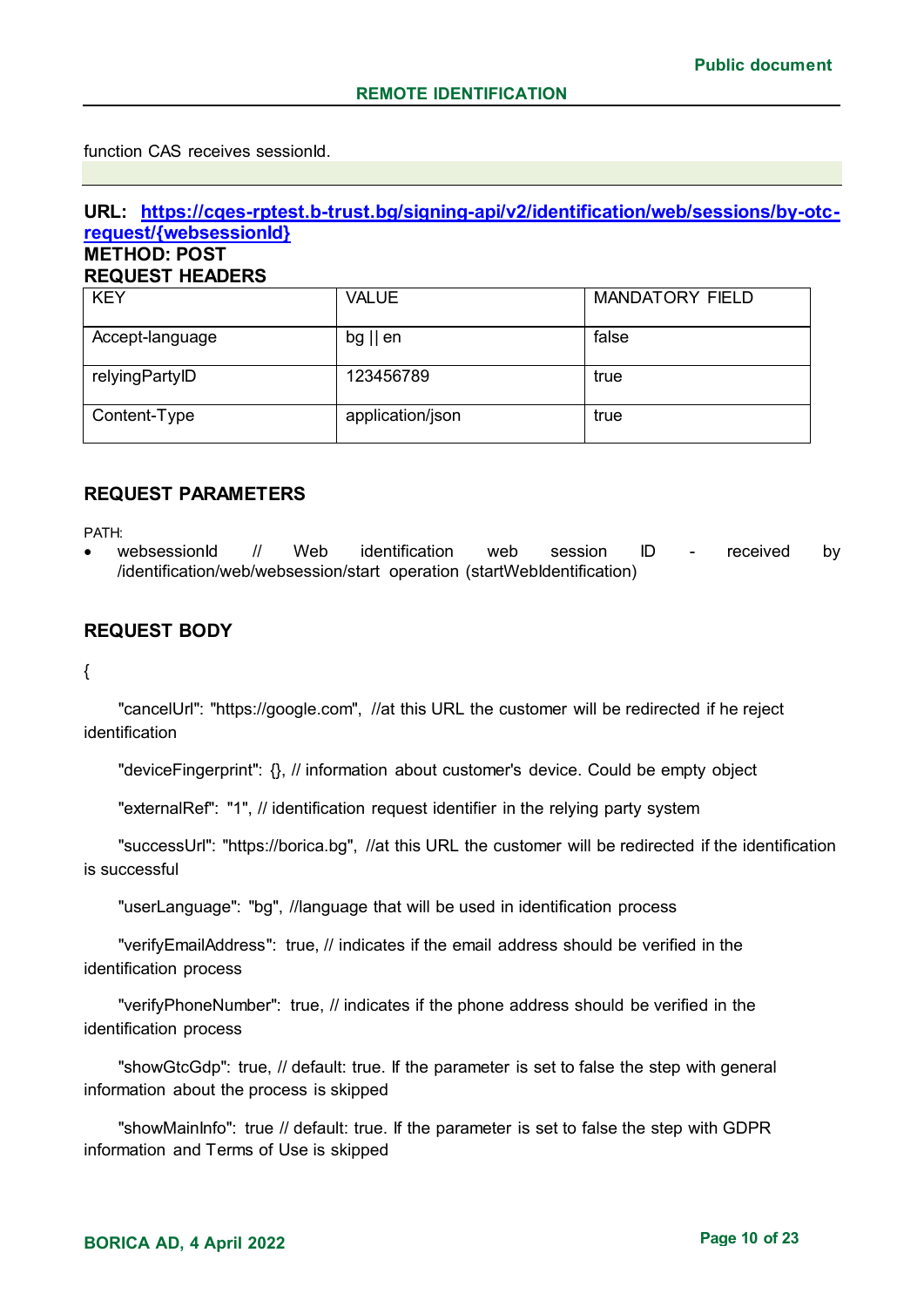}

#### **RESPONSE HEADERS**

| <b>KEY</b>   | <b>VALUE</b>     |
|--------------|------------------|
| Content-Type | application/json |

#### **RESPONSE BODY**

Status code 200

{

"userLanguage": "bg", //Language that will be used in identification process

 "verifyEmailAddress": true, //Indicates if the email address should be verified in the identification process

 "verifyPhoneNumber": true, //Indicates if the phone address should be verified in the identification process

 "successUrl": "https://borica.bg", //At this URL the customer will be redirected if the identification is successful

 "cancelUrl": "https://google.com", At this URL the customer will be redirected if he rejects identification

 "sessionId": "56f6bccb-1635-444e-b983-79bc35d22743", // Identification session identifier that will be used to construct URL link for video identification where the customer should be redirected

"registrationId": "e9ed4675-e73e-494d-9893-602afcebe672", //Identification registration id

"createdOn": "2021-09-09T15:49:54.407246+03:00", //Identification creation date

"expiredOn": "2021-09-09T16:49:54.406993+03:00", //Identification expiration date

"serviceName": "OTC\_RELYING\_PARTY\_24102167", //Identification request service name

"otcRequestId": "245ccb3e-5105-4930-8855-b6b46b0edc3d" //Identification otc request id

}

Status code 400, 401, 404, 500

#### <span id="page-10-0"></span>**2.3 Step 3: CAS redirects customer for video identification**

CAS creates redirect link with sessionId - https://idtest.borica.bg/session/{sessionId}. The customer is redirected to identification page where an identification process is made (verify email, verify phone number, ID documents checks, liveness detection, selfie).

```
URL: https://idtest.borica.bg/session/{sessionId}
METHOD: GET
```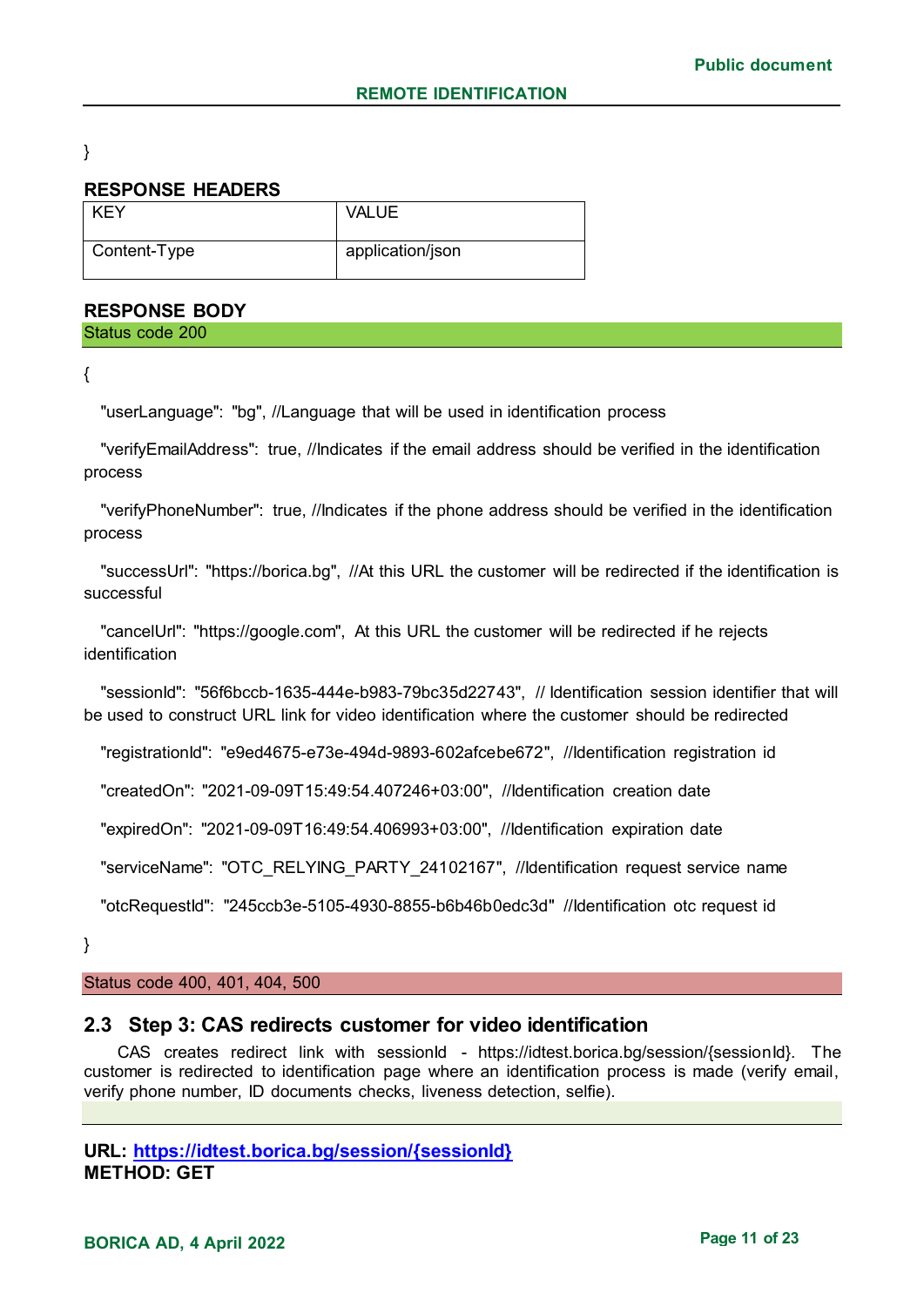#### **REQUEST HEADERS**

#### **REQUEST PARAMETERS**

PATH:

sessionId// this redirect link shouId be constructed in the relying party system. The customer is redirected to this address in order to start the video identification

#### <span id="page-11-0"></span>**2.4 Step 4: CAS receives identification response status change**

CAS is notified at its requestCallbackUrl with sessionId for identification status change.

#### **REQUEST HEADERS**

| KEY          | <b>VALUE</b>     |
|--------------|------------------|
| Content-Type | application/json |

#### **REQUEST BODY**

{

"code": "OK", //Response code (status of the response)

 "message": "The request has been executed successfully.", //Response code message (status of the response)

"requestId": 315, //Identification request ID

"relyingPartyId": 24102167, // Relying party ID

"data": {

"processState": "CREATE\_SIGN\_SESSION\_REQUEST", // state of the identification request. Should be used in next step

 "sessionId": "245ccb3e-5105-4930-8855-b6b46b0edc3d", //session identifier of the identification response. Should be used in next step

"resultId": "95", // identifier of the result. Should be used in next step

"dataMessage": "The request with resultID 95 completed successfully" //Response message

}

}

#### <span id="page-11-1"></span>**2.5 Step 5: CAS downloads identification response data**

CAS downloads the identification response data using /v2/identification/web/{resultId}/result/{processState}/{sessionId}/{onlyMetadata} function (getWebIdentificationResults).

## **BORICA AD, 4 April 2022 Page 12 of 23**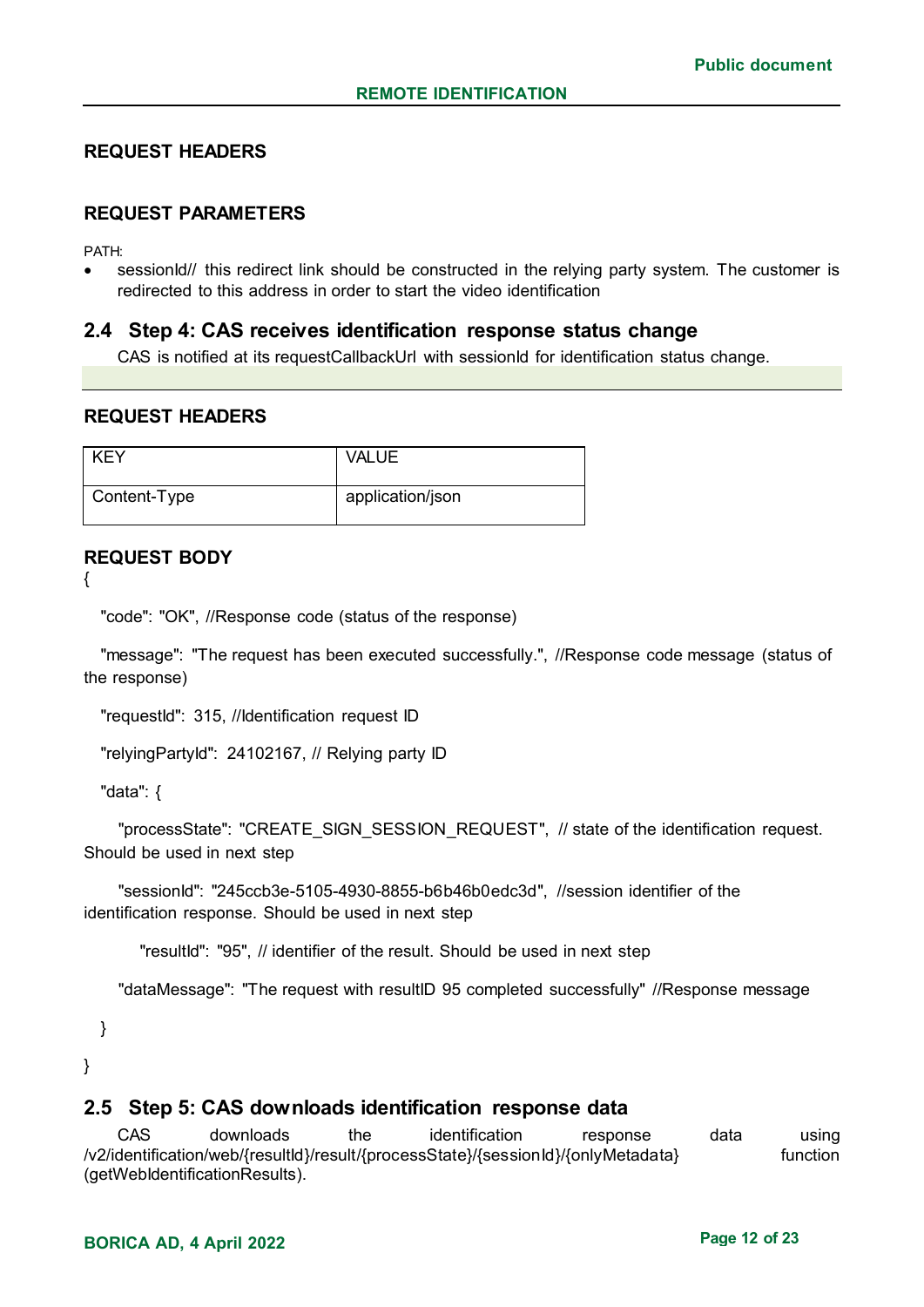## **URL:https://cqes-rptest.b-trust.bg/signing-api/**

**v2/identification/web/{resultId}/result/{processState}/{sessionId}/{onlyMetadata} METHOD: GET**

### **REQUEST HEADERS**

| <b>KEY</b>      | <b>VALUE</b>      | <b>MANDATORY FIELD</b> |
|-----------------|-------------------|------------------------|
| Accept-language | $bg \parallel en$ | false                  |
| relyingPartyID  | 123456789         | true                   |
| Content-Type    | application/json  | true                   |

### **REQUEST PARAMETERS**

PATH:

- processState: CREATE\_SIGN\_SESSION\_REQUEST // Web identification process state. Received at callback URL - step 4.
- sessionId: 245ccb3e-5105-4930-8855-b6b46b0edc3d // Web identification result ID received by the Relying party's callback URL at status change - step 4
- resultId: 95 // result identifier. Web identification session ID received by the Relying party's callback URL at status change – step 4
- onlyMetadata: true //true or false indicates only metadata for create sign session will be return (response won't contain eID certificate). Only valid when it is called with processState CREATE\_SIGN\_SESSION\_REQUEST

### **RESPONSE HEADERS**

| <b>KFY</b>   | <b>VALUE</b>     |
|--------------|------------------|
| Content-Type | application/json |

## **RESPONSE BODY**

Status code 200

{

"data": {

 "eIDDocAsBase64": "JVBERi0xLjYKJfbk/N8KMSAwIG9iago....", // Base64 encoded PDF document with the electronic identity certificate (personal information)

#### "clientIdentificator":

"bf821d16f6e0dd070a6a0035e524285c78ab59d7c8d03622f43088ba0e5ea30c", // customer's identifier in the relying party domain

 "signSessionId": "491d8265-c299-41b7-b8bc-9daafdce077c", // session identifier for signing with OTC based on this web identification. Should be used in next step for signature request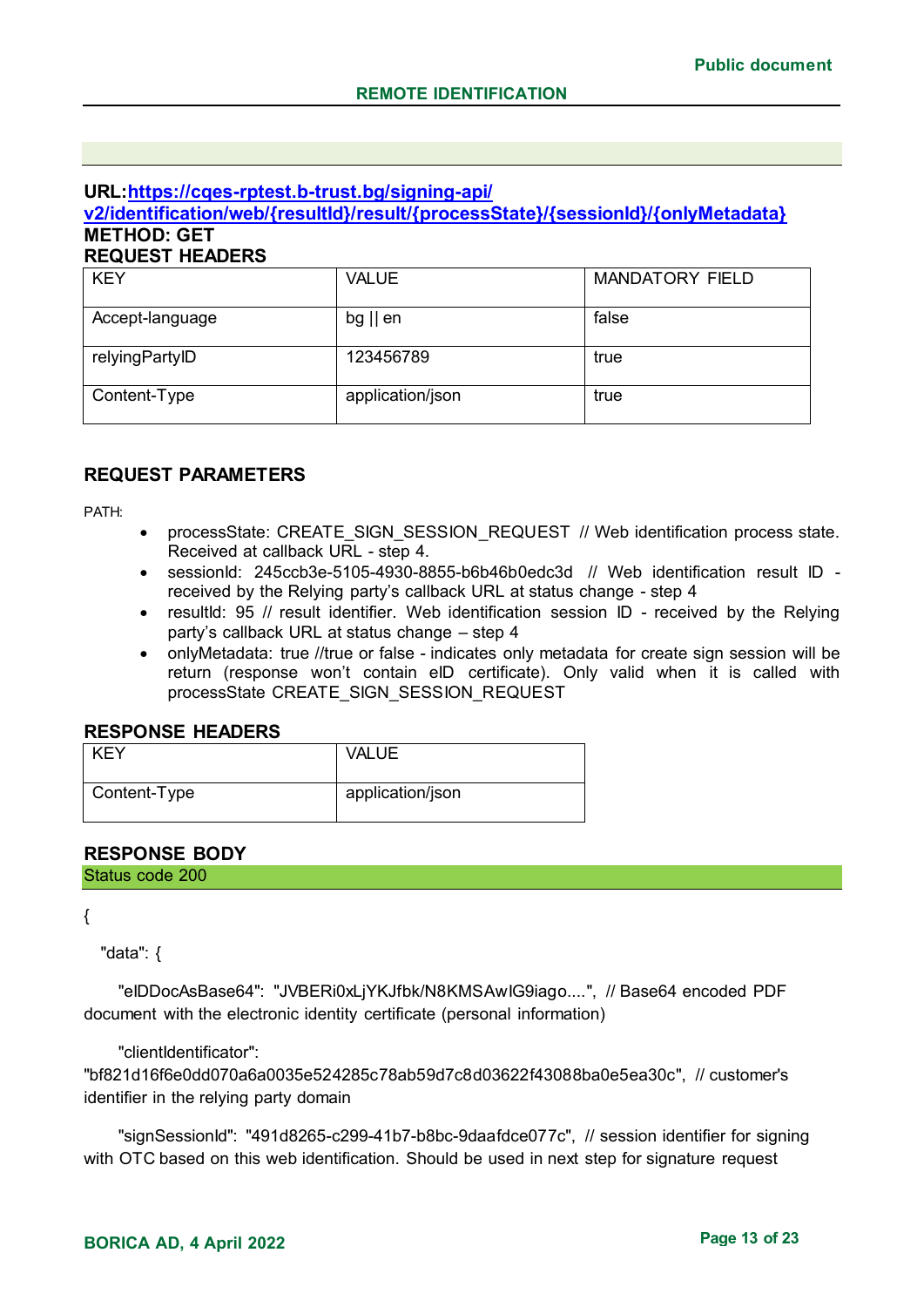"signSessionIdExpireDate": "2021-09-10T20:59:59.000+00:00" // validity of sign session

},

"responseCode": "OK", //Response code (status of the response)

"code": "OK", //Response code (status of the response)

 "message": "The request has been executed successfully." //Response message. The message can be localized with 'Accept-language' header

}

Status code 400, 401, 404, 500

## <span id="page-13-0"></span>**3 Basic Scenario 3 – Sign documents with OTC (one time certificate) after WEB identification**

## <span id="page-13-1"></span>**3.1 Step 1: CAS sends request sign documents wit OTC after web identification**

The Relying party's signing application (CAS) sends identification request using /identification function (identification). CAS specifies national id, date of birth, phone number, email address and why the identity is needed. As a result of this function CAS receives callbackId with which to check the status of the requested document(asynchronous) till the end of request validity period.

## **URL:https://cqes-rptest.b-trust.bg/signing-api/v2//identification/web/signsession/start METHOD: POST**

#### **REQUEST HEADERS**

| <b>KEY</b>      | <b>VALUE</b>      | <b>MANDATORY FIELD</b> |
|-----------------|-------------------|------------------------|
| Accept-language | $bg \parallel en$ | false                  |
| relyingPartyID  | 123456789         | true                   |
| accept          | application/json  | true                   |
| Content-Type    | application/json  | true                   |

#### **REQUEST BODY**

"identificator": "bf821d16f6e0dd070a6a0035e524285c78ab59d7c8d03622f43088ba0e5ea30c", // eID identificator value - received as result of web identification process. Received at step 5.2

 "signSessionId": "43c1cd77-a2bc-42c7-9c6d-96e3dc2ebd71", // Sign session id - received as result of web identification process. Received at step 5.2

"documentsForSign": [ //A list with documents that should be signed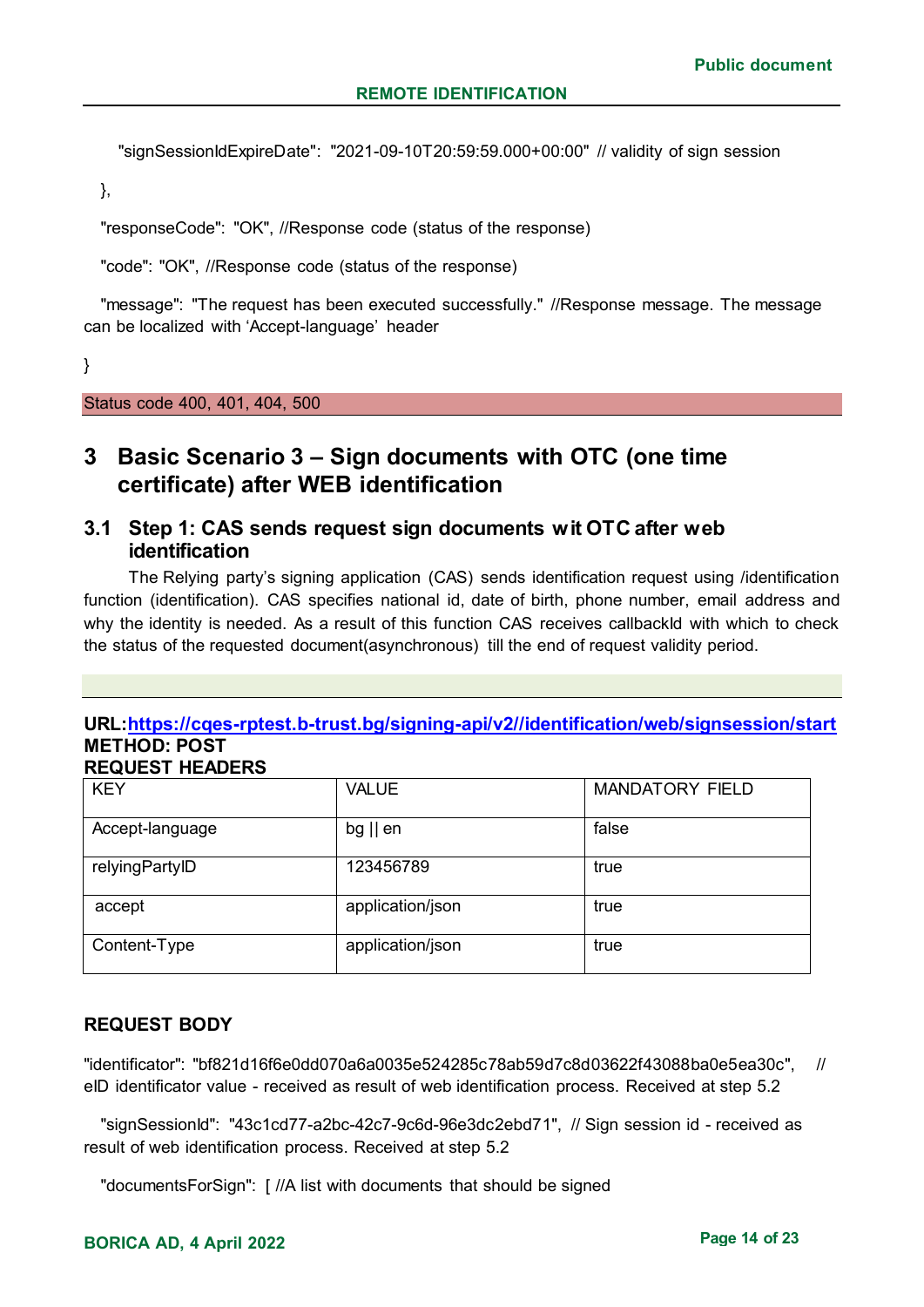{

 "contentAsBase64": "JVBERi0xLjUNCiW1tbW1DQoxIDAgb2JqDQo8PC9UeXB...", // Base64 encoded PDF document that should be signed with OTC

 "fileName": "test.pdf", // File name of the document - will be used when the customer download the document to view the content

 "legalFileName": "TEST DOCUMENT" // Name of the document - will be used when the customer is redirected to a site where he can view the document

"padesVisualSignature": true// true or false - specifes if the signature in PDF signed file should be visualized in the signed file

"signaturePosition": { // Specifies the signature position in PDF signed file

"imageHeight": 100 // Sets a height of the signature field in PDF signed document

"imageWidth": 100 // Sets a width of the signature field in PDF signed document

"imageXAxis": 100 // Sets a upper left X coordinate of the signature field

"imageYAxis": 100 // Sets a upper left Y coordinate of the signature field

"pageNumber": 1 // Sets a page number where the signature field should be placed NOTE - the counting starts from 1 (one) for the first page of the PDF document

} } ]

"sendSignedDocumentsByEmail": true // Send (true) or don't send (false) signed documents to customer

"cancelUrl": https://google.com // At this URL the customer will be redirected if he rejects signature

"successUrl": https://borica.bg // At this URL the customer will be redirected if the identification is successful

}

#### **RESPONSE HEADERS**

| <b>KFY</b>   | <b>VALUE</b>     |
|--------------|------------------|
| Content-Type | application/json |

#### **RESPONSE BODY**

Status code 200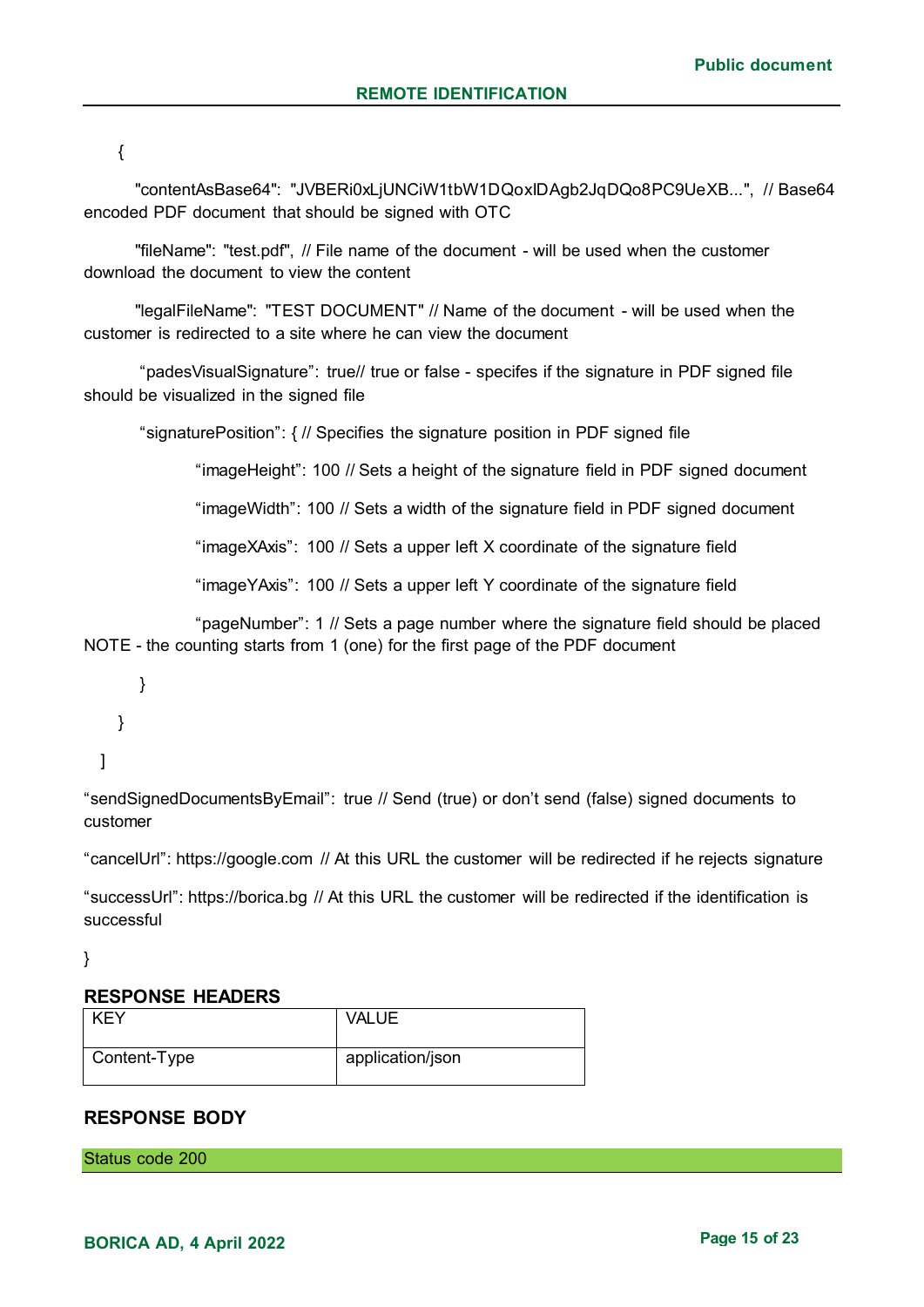{

"data": {

 "clientDocumentUrl": "https://mytest.borica.bg/cqes/api/webidentification/a405b47c88979b6c7e91e96e2a26a89bcda4d3ebc08520247e7fffb5392afd2a",// customer must be redirected to this address in order to view and enter SMS code to sign documents

"expireDate": "2021-09-10T20:59:59.000+00:00", // validity of the URL address

"resultId": 109 // identifier of the result

},

"responseCode": "OK", //Response code (status of the response)

"code": "OK", //Response code (status of the response)

 "message": "The request has been executed successfully." //Response message. The message can be localized with 'Accept-language' header

}

Status code 400, 401, 404, 500

#### <span id="page-15-0"></span>**3.2 Step 2: CAS receives sign response status change**

CAS is notified at its requestCallbackUrl with sessionId for identification status change.

#### **REQUEST HEADERS**

| <b>KEY</b>   | <b>VALUE</b>     |
|--------------|------------------|
| Content-Type | application/json |

#### **REQUEST BODY**

{

"code": "OK", //Response code (status of the response)

 "message": "The request has been executed successfully.", //Response code message (status of the response)

"requestId": 327, //Sign request ID

"relyingPartyId": 24102167, // Relying party ID

"data": {

"processState": "SIGN\_SESSION", // state of the sign request. Should be used in next step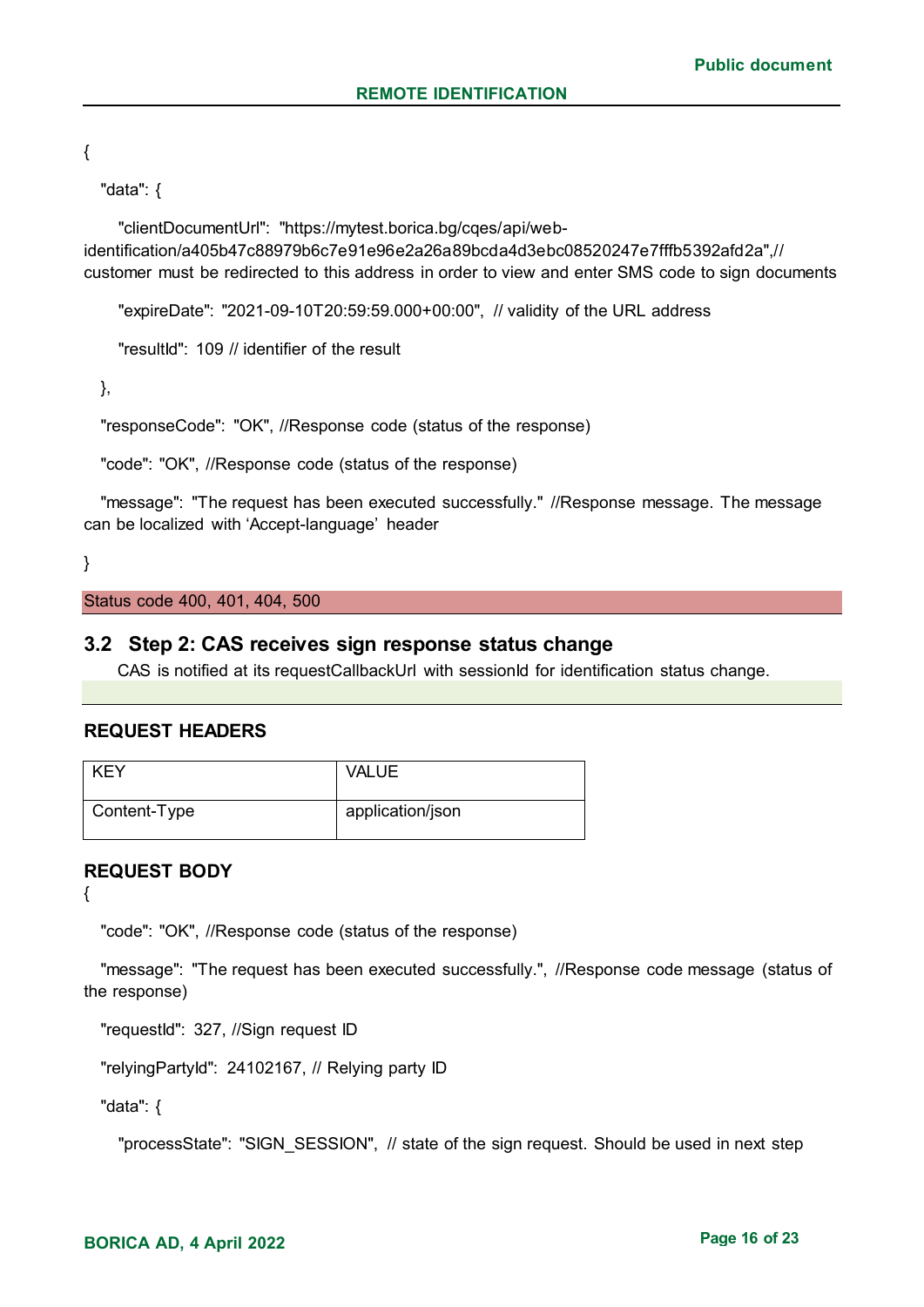"sessionId": "491d8265-c299-41b7-b8bc-9daafdce077c", //session identifier of the sign response. Should be used in next step

"resultId": 109, // identifier of the result. Should be used in next step

"dataMessage": "The request with resultID 109 completed successfully" //Response message

}

}

## <span id="page-16-0"></span>**3.3 Step 3: CAS downloads signature response data**

CAS downloads the identification response data using /identification/web/{resultId}/result/{processState}/{sessionId} function (getWebIdentificationResults).

#### **URL:https://cqes-rptest.b-trust.bg/signingapi/v2//identification/web/{resultId}/result/{processState}/{sessionId} METHOD: GET REQUEST HEADERS**

| <b>KEY</b>      | <b>VALUE</b>      | <b>MANDATORY FIELD</b> |
|-----------------|-------------------|------------------------|
| Accept-language | $bg \parallel en$ | false                  |
| relyingPartyID  | 123456789         | successUrl             |
| Content-Type    | application/json  | true                   |

## **REQUEST PARAMETERS**

PATH:

- processState: SIGN\_SESSION // Web identification process state. Received at callback URL - step 2.
- sessionId: 245ccb3e-5105-4930-8855-b6b46b0edc3d // Signature result ID received by the Relying party's callback URL at status change - step 2
- resultId: 95 // result identifier. Signature result ID received by the Relying party's callback URL at status change – step 4

#### **RESPONSE HEADERS**

| <b>KEY</b>   | <b>VALUE</b>     |
|--------------|------------------|
| Content-Type | application/json |

## **RESPONSE BODY**

Status code 200

{

"data": {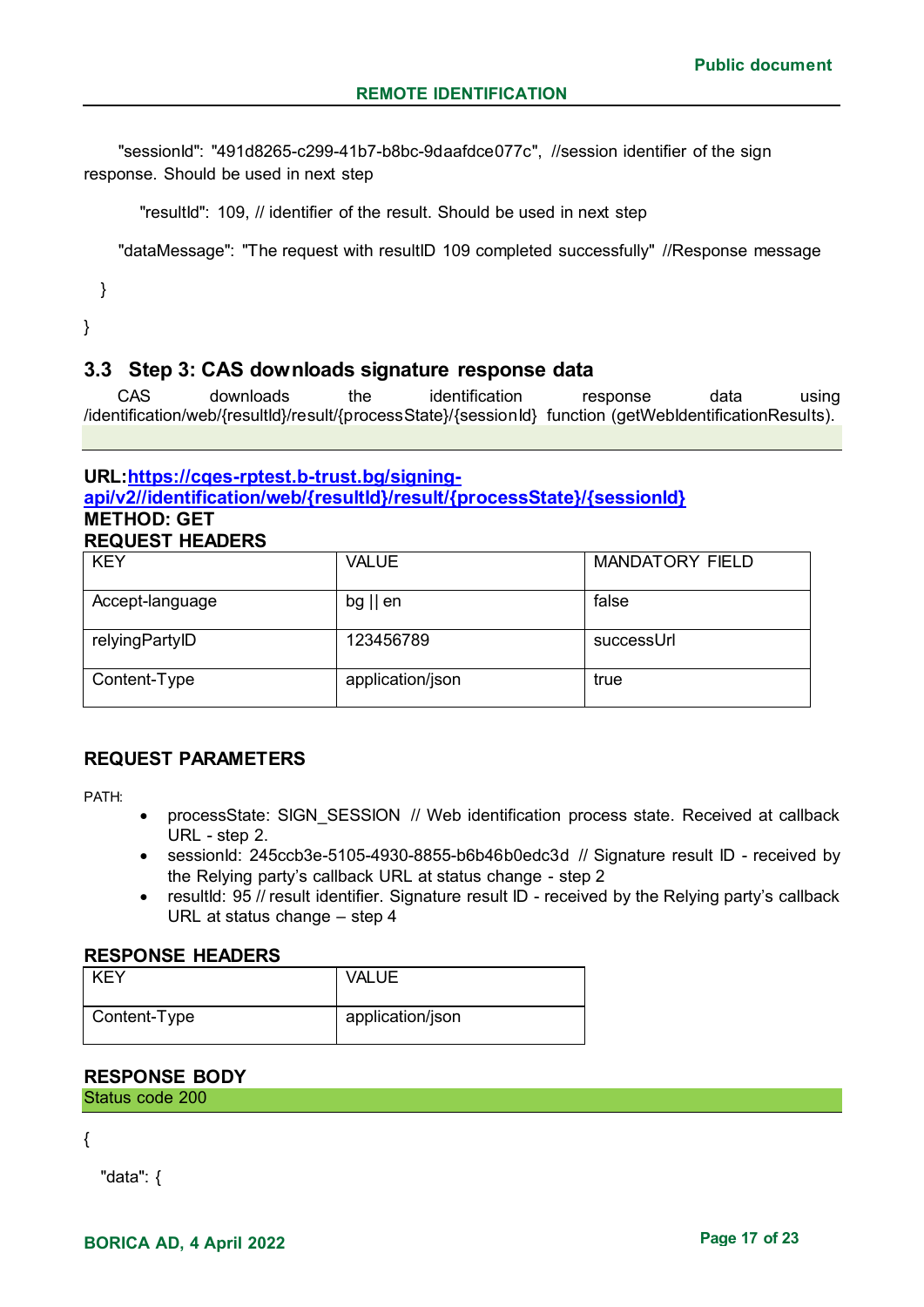"signDocuments": [ // A list with signed documents

{

"filename": "test.pdf", // Signature file name

 "contentAsBase64": "JVBERi0xLjUNCiW1tbW1DQoxIDAgb2JqDQo8PC..." // Base64 encoded PDF document - result of the signature

}

],

"clientIdentificator":

"bf821d16f6e0dd070a6a0035e524285c78ab59d7c8d03622f43088ba0e5ea30c", // customer's identifier in the relying party domain

 "signSessionId": "491d8265-c299-41b7-b8bc-9daafdce077c", // session identifier for signing with OTC based on this web identification. Should be used for next OTC signature request with the web identification

"signSessionIdExpireDate": "2021-09-10T20:59:59.000+00:00" // validity of sign session

},

"responseCode": "OK", //Response code (status of the response)

"code": "OK", //Response code (status of the response)

 "message": "The request has been executed successfully." //Response message. The message can be localized with 'Accept-language' header

}

Status code 400, 401, 404, 500

## <span id="page-17-0"></span>**4 Basic Scenario 3 – Check the status of an registration from the registration module by registration id after WEB identification request**

## <span id="page-17-1"></span>**4.1 Step 1: CAS sends check registration status request after web identification request**

The Relying party's signing application (CAS) sends check registration status request using /v2/identification/web/sessions/by-otc-request/{registrationId}/status function (getRegistrationStatus). CAS specifies registrationId which is in the response of /v2/identification/web/sessions/by-otcrequest/{websessionId} function (createRegistration). As a result of this function CAS receives response with the current status of the registration.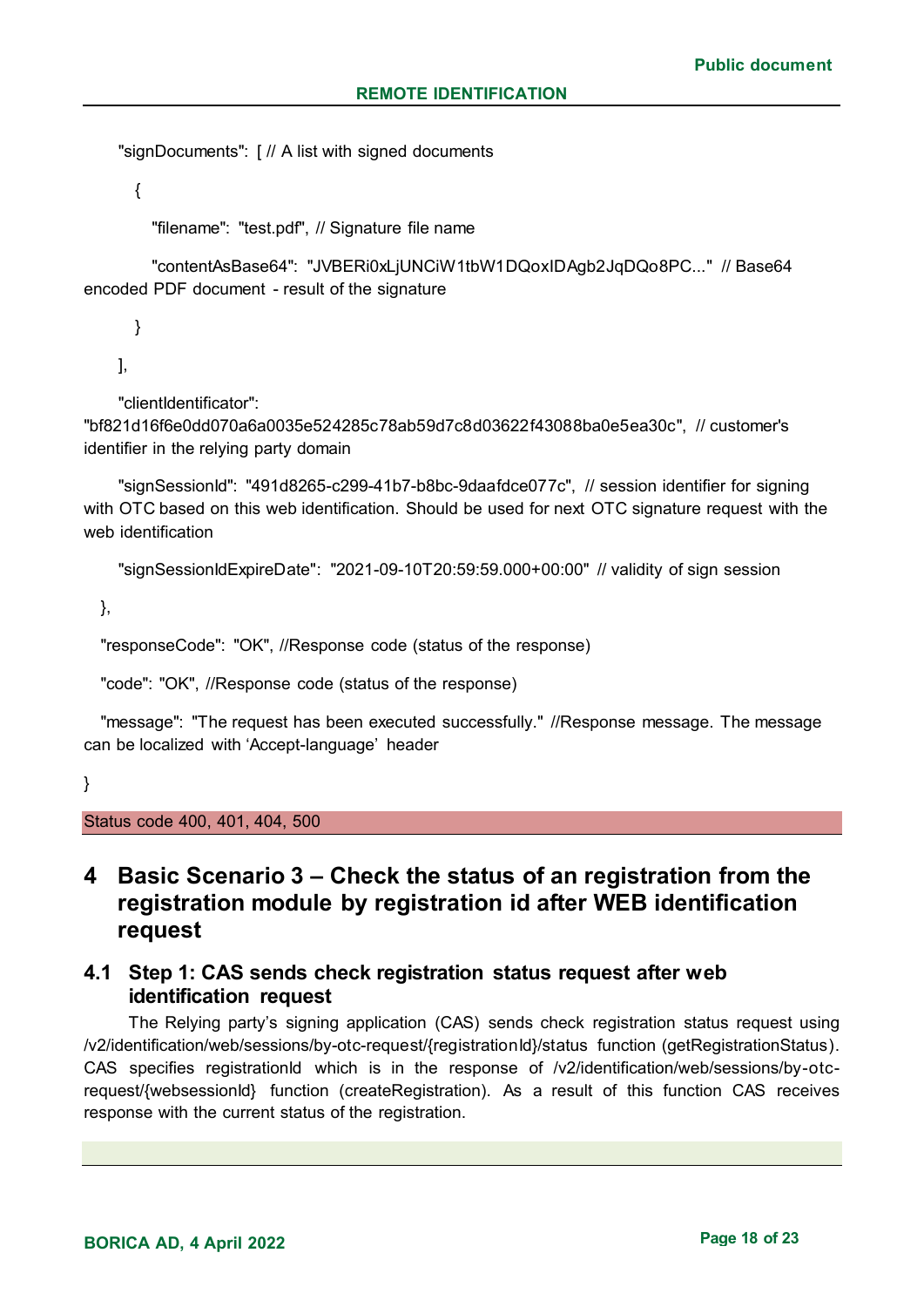### **URL:https://cqes-rptest.b-trust.bg/signing-api/v2/identification/web/sessions/by-otcrequest/{registrationId}/status**

#### **METHOD: GET REQUEST HEADERS**

| <b>KEY</b>      | <b>VALUE</b>      | <b>MANDATORY FIELD</b> |
|-----------------|-------------------|------------------------|
| Accept-language | $bg \parallel en$ | false                  |
| relyingPartyID  | 123456789         | true                   |
| accept          | application/json  | true                   |
| Content-Type    | application/json  | true                   |

## **REQUEST PARAMETERS**

PATH:

• registrationId // Registration identifier  $-$  part of result of the synchronous operation /v2/identification/web/sessions/by-otc-request/{websessionId}

#### **RESPONSE HEADERS**

| <b>KEY</b>   | <b>VALUE</b>     |
|--------------|------------------|
| Content-Type | application/json |

#### **RESPONSE BODY**

Status code 200

{

"createdOn": "2022-02-16T16:36:43.616Z", // registration request creation date

"processedOn": "2022-02-16T16:36:43.616Z", // registration request processed date

"registrationId": "string", // registration identifier

"reviewStatus": "string", // registration status

"reviewedOn": "2022-02-16T16:36:43.616Z", //registration reviewed date

"status": "string", // registration status

"userMessageBg": "string" // optional user message about the registration

}

Possible **Status** values:

• STARTED – the registration is started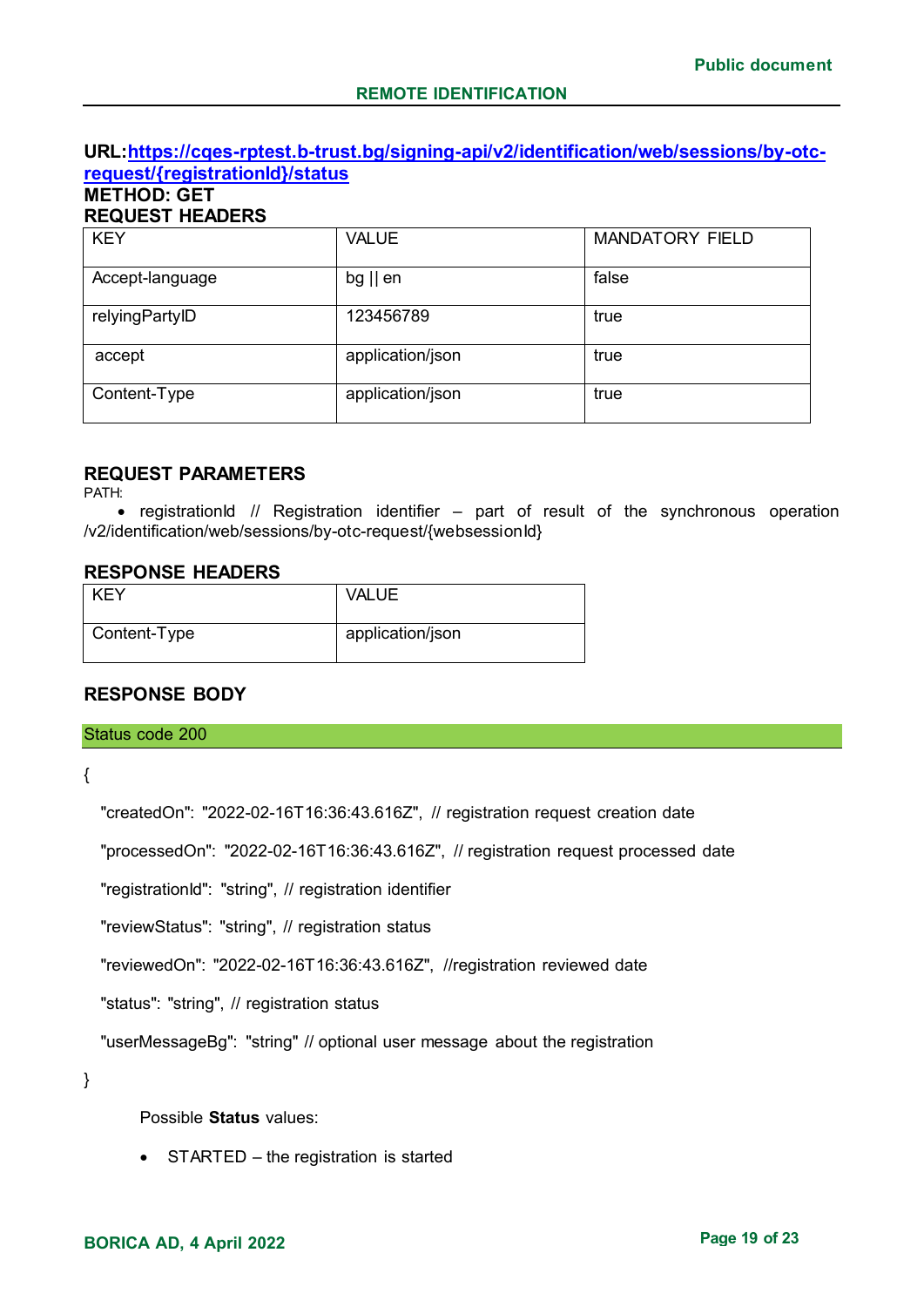- COMPLETED all data needed for registration is gathered
- FINALIZED the registration is confirmed the client is registered
- REJECTED the registration is rejected
- EXPIRED the registration is expired

Enum:[ STARTED, COMPLETED, FINALIZED, REJECTED, EXPIRED ]

Possible **reviewStatus** values (This is the agent's review status):

- $\bullet$  N A the registration is not completed
- FINALIZE REJECT the registration should be approved or redjected by agent
- ALLOW DENY the registration should be approved or redjected by agent after its automatic approval
- ALLOWED the registration is approved by agent
- DENIED the registration is rejected by agent

Enum:[ N A, FINALIZE\_REJECT, ALLOW\_DENY, ALLOWED, DENIED ]

While the registration is in status STARTED its reviewStatus is N\_A. If the registration should be approved by agent (not automated) – its reviewStatus is FINALIZE\_REJECT. If the registration is approved automatically then reviewStatus is ALLOW DENY. After the registration is reviewed by agent it could become with review status ALLOWED or DENIED

Status code 400, 401, 404, 500

## **5 Basic Scenario 4 – Check the status of web identification by result id after WEB identification request**

## **5.1 Step 1: CAS sends check identification status request after web identification request**

The Relying party's signing application (CAS) sends check registration status request using /v2/identification/web/{resultId}/status function (getWebIdentificationStatus). CAS specifies resultId which is in the response of /v2/identification/web/websession/start function (startWebIdentification). As a result of this function CAS receives response with the current status of the web identification.

#### **URL: /v2/identification/web/{resultId}/status METHOD: GET REQUEST HEADERS**

| KEY<br>∼ | ۱ΔI<br>ΙE | <b>MANDATORY FIELD</b> |
|----------|-----------|------------------------|
|          |           |                        |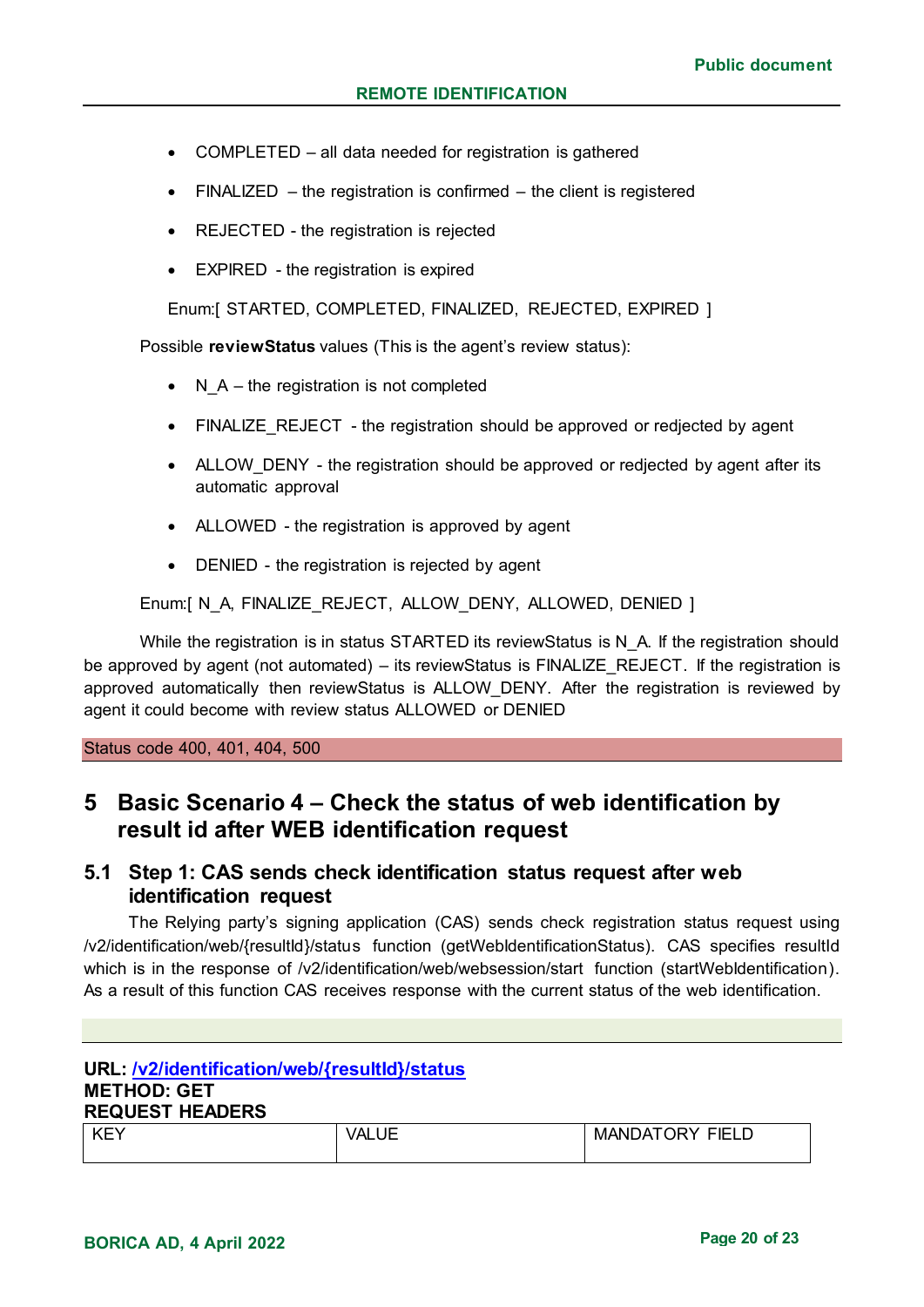#### **REMOTE IDENTIFICATION**

| Accept-language | $bg \parallel en$ | false |
|-----------------|-------------------|-------|
| relyingPartyID  | 123456789         | true  |
| accept          | application/json  | true  |
| Content-Type    | application/json  | true  |

#### **REQUEST PARAMETERS**

PATH:

• resultId// Result identifier – part of result of the synchronous operation /v2/identification/web/websession/start

#### **RESPONSE HEADERS**

| <b>KEY</b>   | <b>VALUE</b>     |
|--------------|------------------|
| Content-Type | application/json |

## **RESPONSE BODY**

Status code 200

{

```
 "data": {
```
"status": "START\_WEB\_SESSION",

"step": "WEB\_IDV\_REGISTRATION"

},

"responseCode": "OK",

"code": "OK",

"message": "Заявката е успешно изпълнена."

}

, where:

- **status** current status of the request. Depending on the use-case this field can have values:
	- o ON\_BOARDING started client onboarding
	- $\circ$  REGIX client is being validate across national registries
	- $\circ$  ISSUED CERTIFICATE client certificate has been issued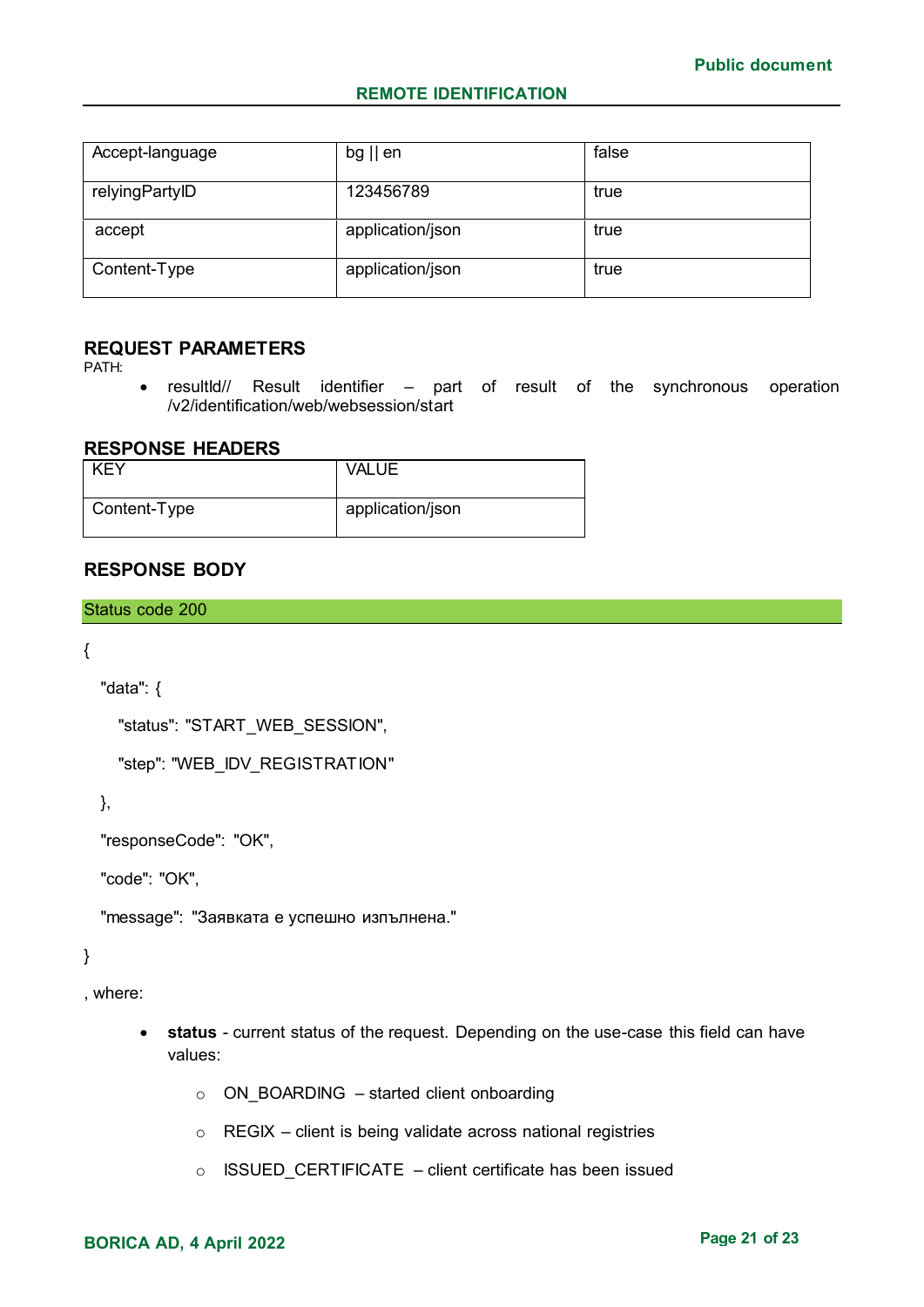- $\circ$  IN PROGRESS identification request is in progress
- $\circ$  SIGNING CLIENT DOCUMENT client's documents are in process of signing
- o SIGNED CLIENT DOCUMENT client's documents has been signed
- o AUTOMATIC AGENT SIGNING CLIENT DOCUMENT client's identification certificate is in process of sealing with BORICA(identification provider) seal
- o AUTOMATIC\_AGENT\_COMPOSE\_CLIENT\_DOCUMENT identification certificate is in process of composing
- $\circ$  AUTOMATIC AGENT SIGNED CLIENT DOCUMENT- client's identification certificate has been sealed with BORICA(identification provider) seal
- $\circ$  PROCESS IS FINISHED identification process is finished
- $\circ$  START WEB SESSION web session is started
- $\circ$  CREATE\_SIGN\_SESSION\_REQUEST sign session is in creation process
- $\circ$  SIGN SESSION sign session is created
- $\circ$  PROCESS IS CANCELED BY USER identification process is canceled by user
- o IDENTIFICATION\_REQUEST\_DATA\_AS\_JSON identification data as JSON is created
- **step** current executing step of the current status. One status can have multiple steps to be executed. Depending on the use-case this field can have values:
	- $\circ$  PKCS10 REQ GENERATED certificate signing request(CSR) is generated
	- $\circ$  SIGNING CLIENT DOCUMENTS in process of signing client's documents
	- o BORICA\_SEAL\_FOR\_CLIENT\_DOCUMENTS in process of sealing identification certificate
	- o UPDATE DOCUMENTS WITH CERTIFICATE DATA FAILED add client's data in identification certificate
	- $\circ$  WEB IDV REGISTRATION video identification is started
	- $\circ$  WEB IDV REGISTRATION FAILED video identification failed
	- o START process started
	- $\circ$  LOGIN validating OTP code (received by client via SMS)
	- o OTP generating/sending OTP
	- o CREATE\_SIGN\_SESSION\_ID creating sign session ID